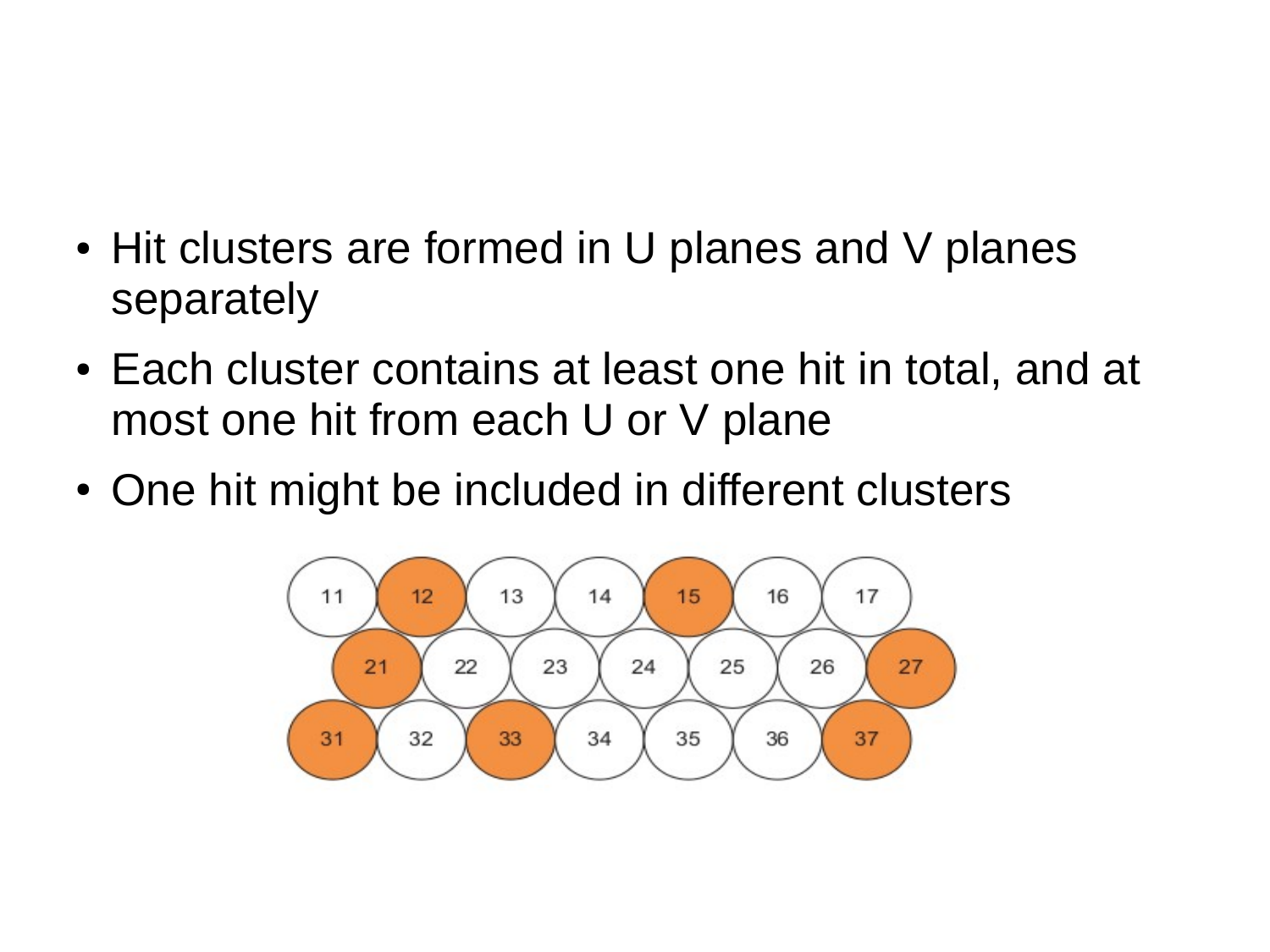- Search starts from one hit in plane 1 and then look for adjacent straws fired in second plane
	- Adjacent hit found in second plane  $\rightarrow$  include in cluster
	- Not found  $\rightarrow$  continue search in third plane
- After looping over all hits in first plane, move on to second plane and loop over unsed hit in this plane
- Finally go to third plane and unused hit in this plane form a cluster by itself

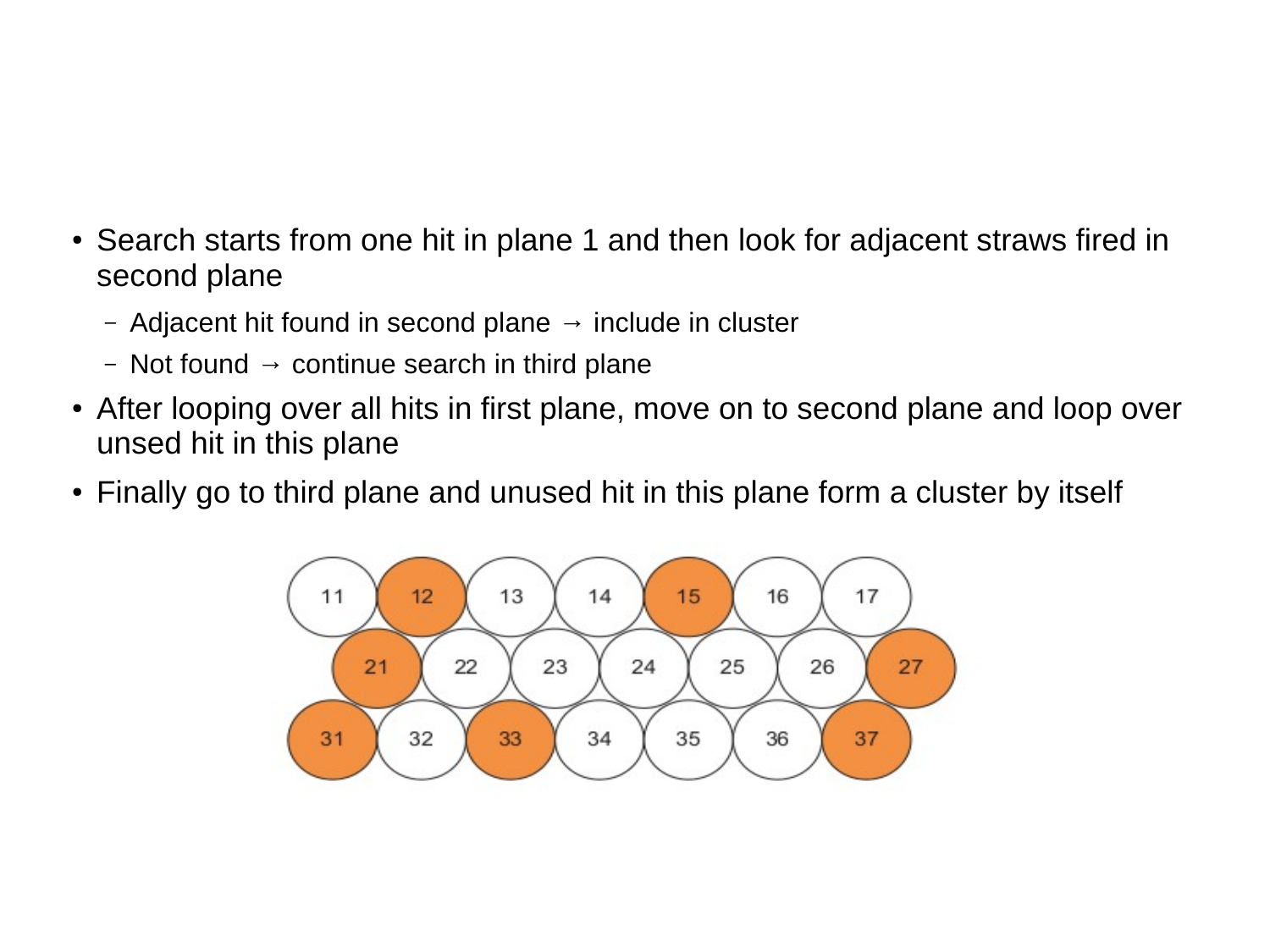Track # in vdc with PID cut

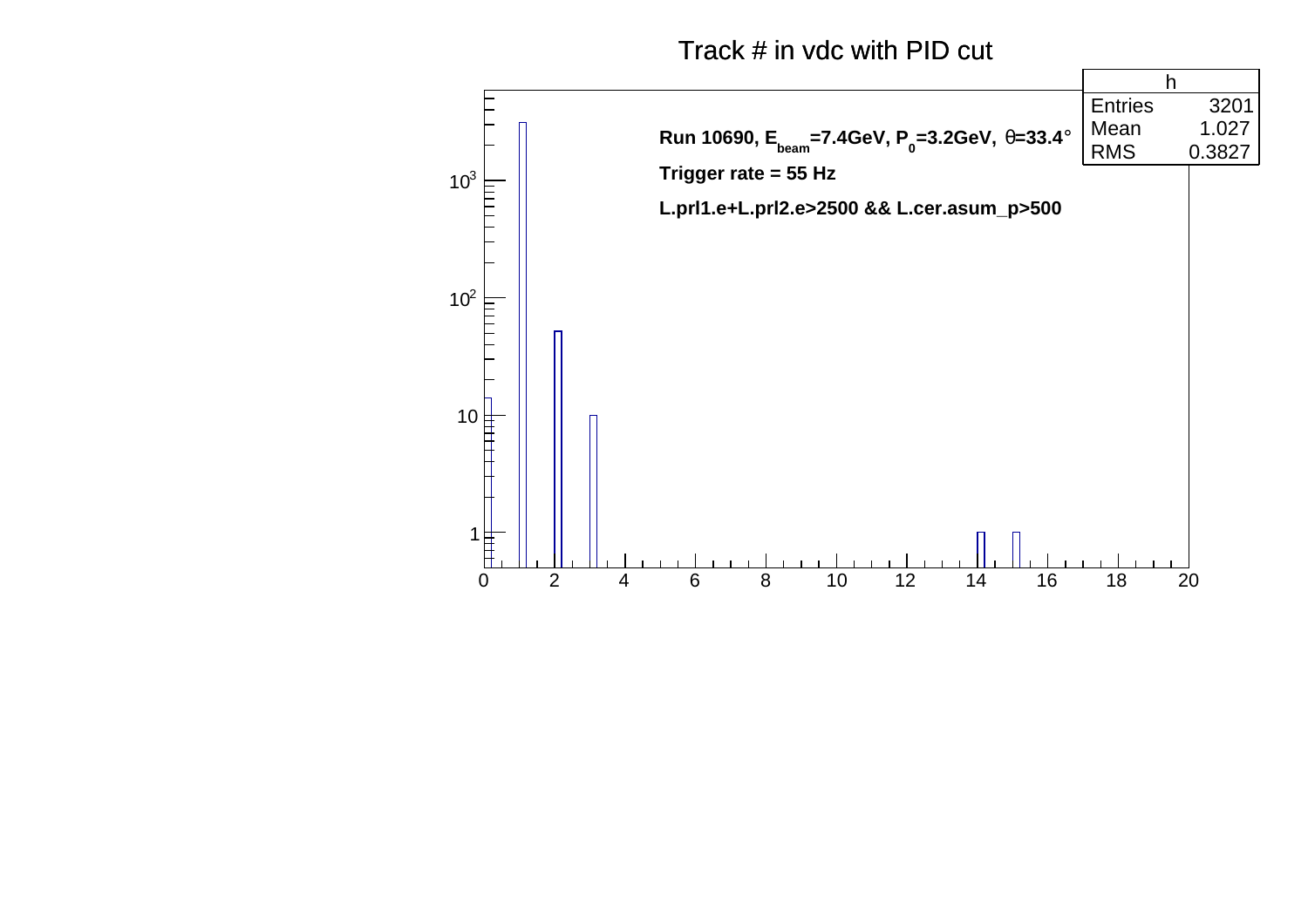## Track # in vdc with PID cut and requiring hit in Fpp

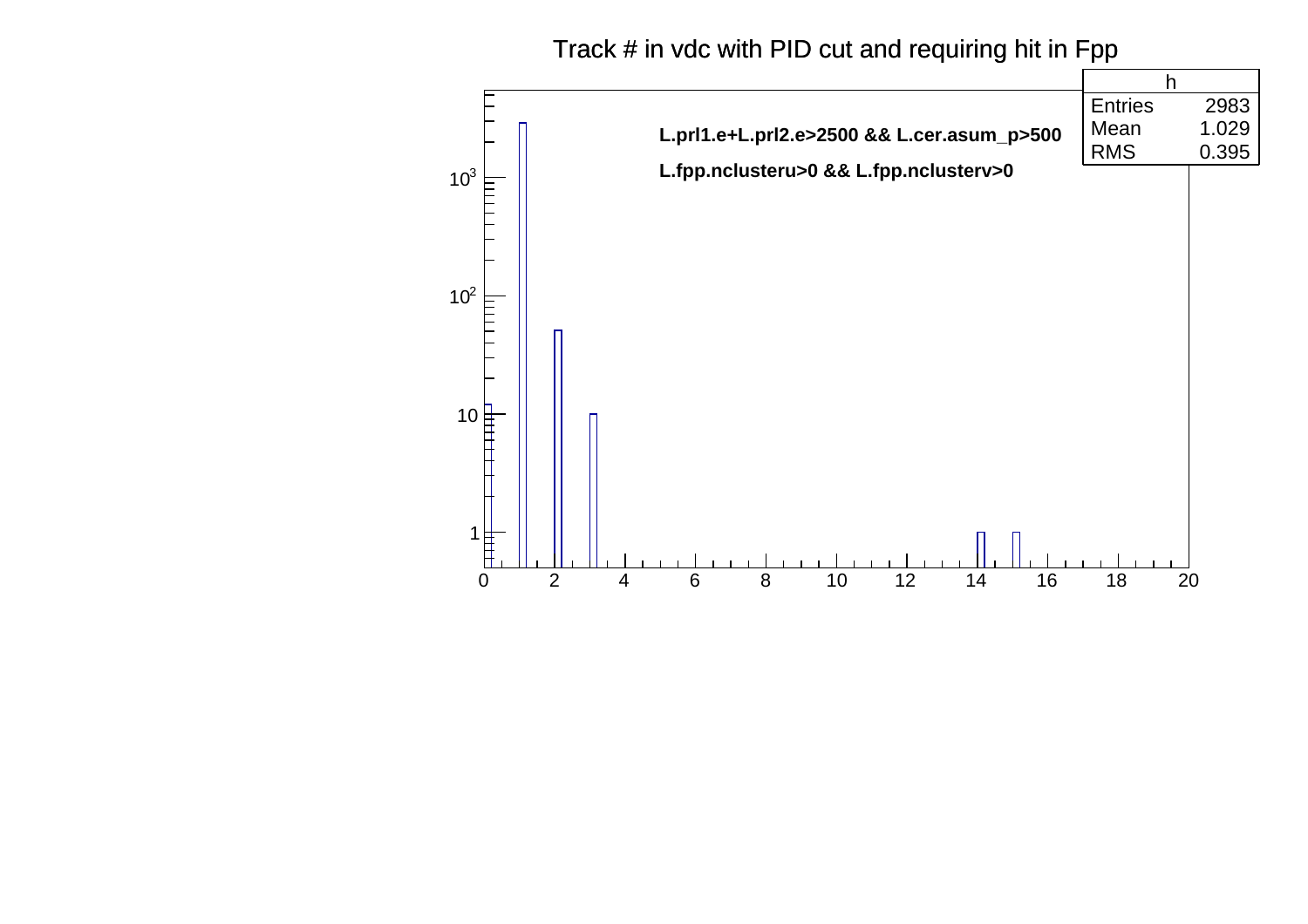# of clusters in vdc u1 plane with PID cut and requiring hit in vdc2 and Fpp

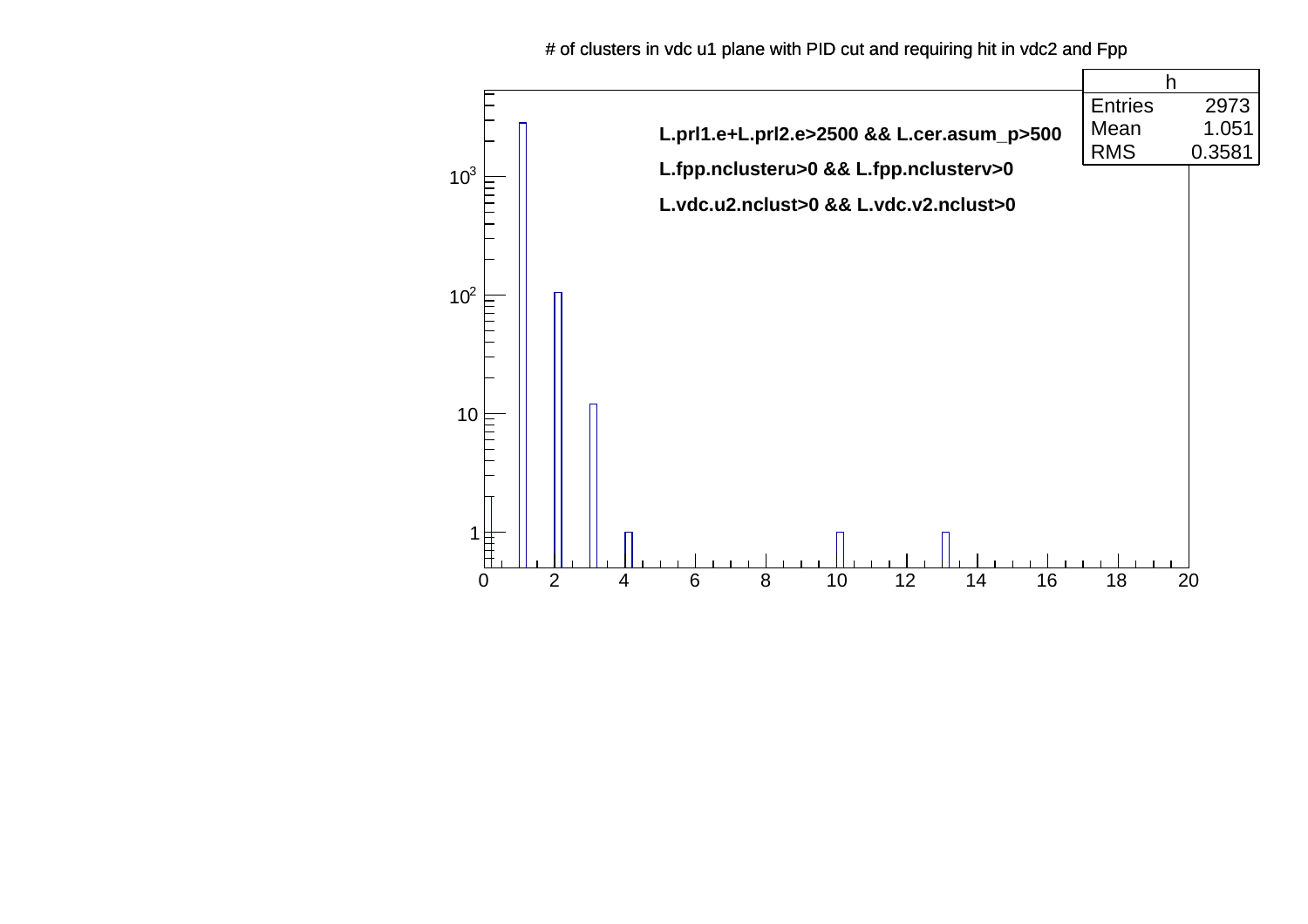# of clusters in vdc v1 plane with PID cut and requiring hit in vdc2 and Fpp

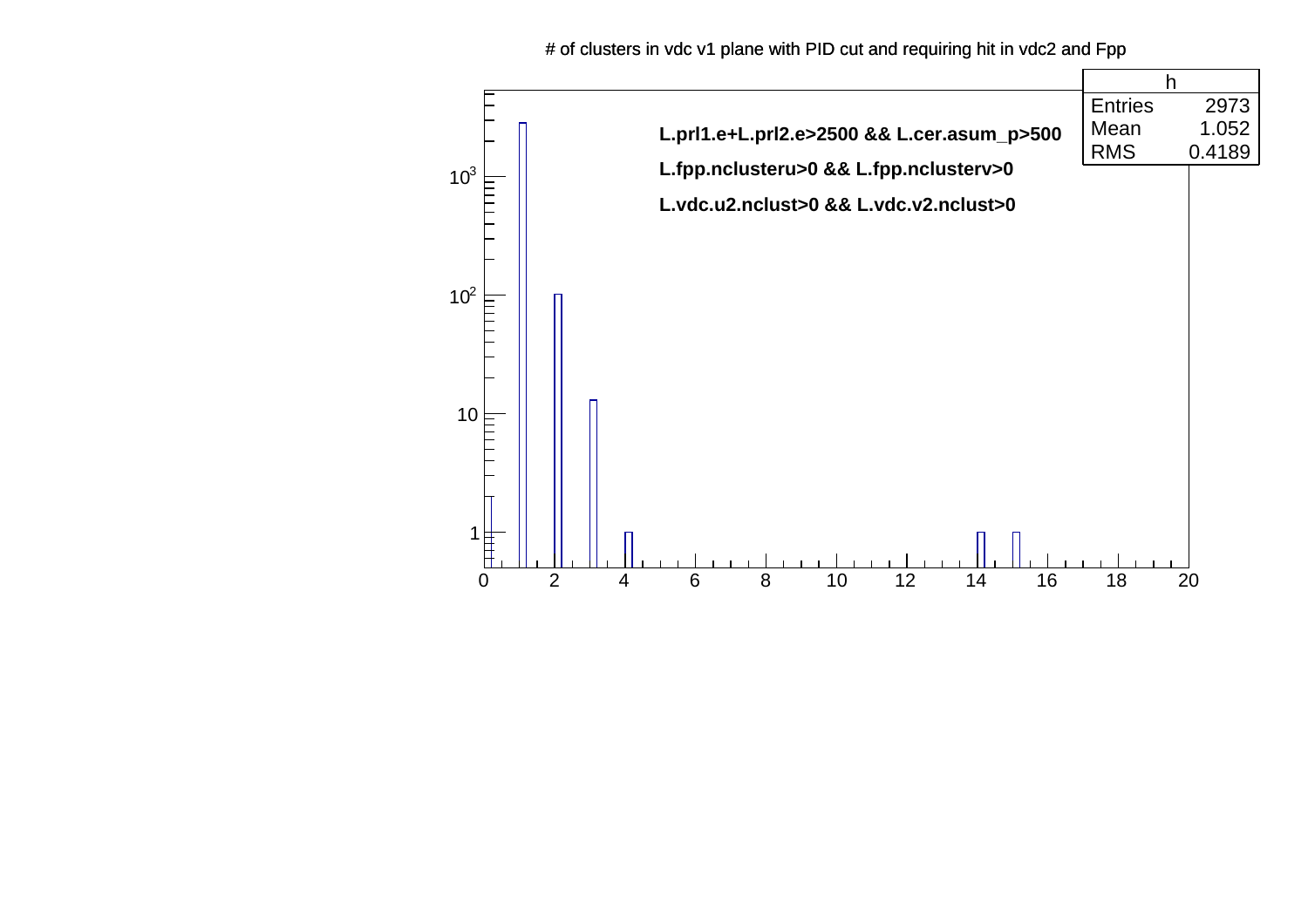# of clusters in vdc u2 plane with PID cut and requiring hit in vdc1 and Fpp